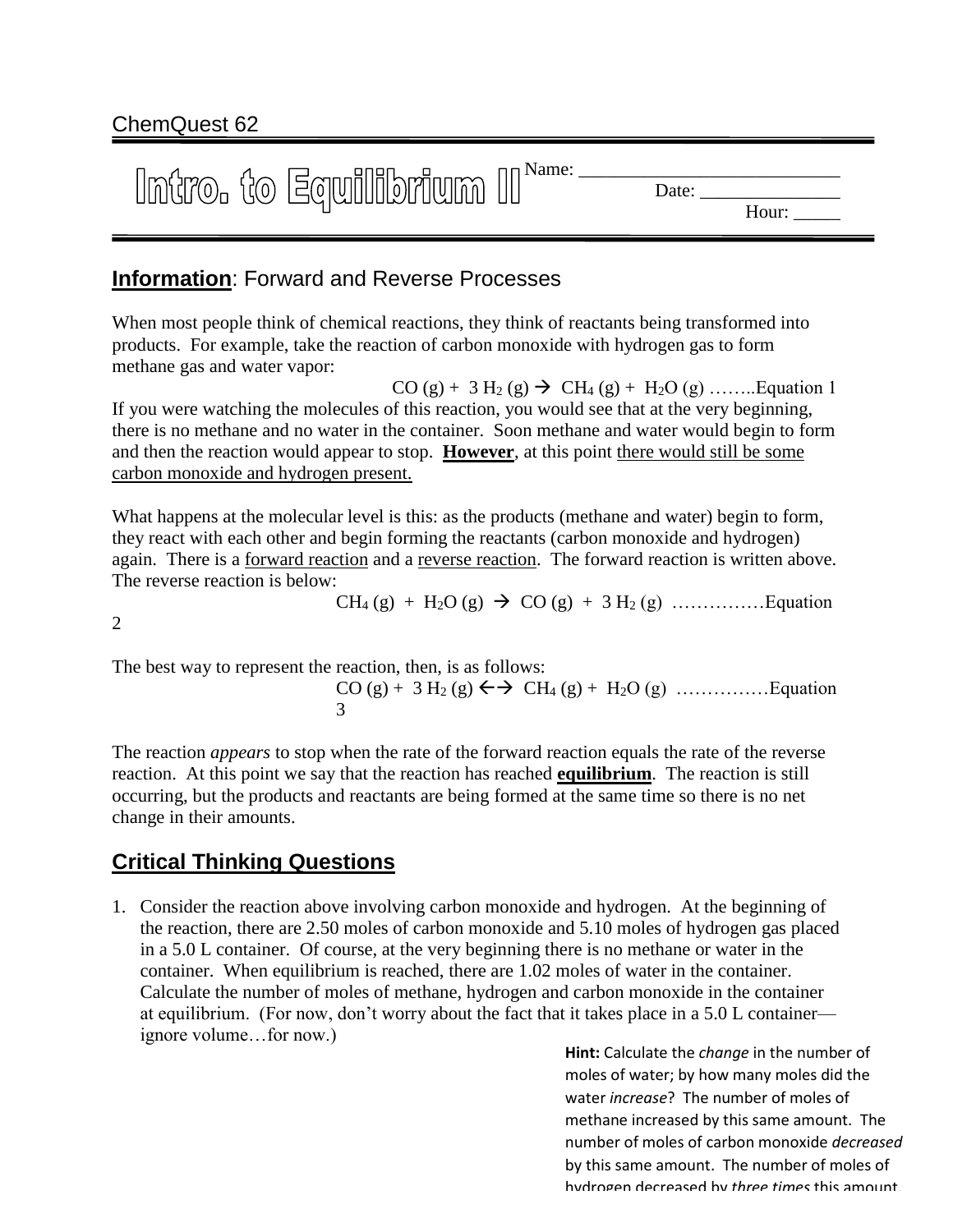|              |            |            | $CO(g) + 3 H_2(g) \leftrightarrow CH_4(g) + H_2O(g)$ |                    |
|--------------|------------|------------|------------------------------------------------------|--------------------|
| Initial:     | $2.50$ mol | $5.10$ mol | $0 \text{ mol}$                                      | $0 \text{ mol}$    |
|              |            |            |                                                      |                    |
| Change:      |            |            |                                                      |                    |
|              |            |            |                                                      |                    |
| Equilibrium: |            |            |                                                      | $1.02 \text{ mol}$ |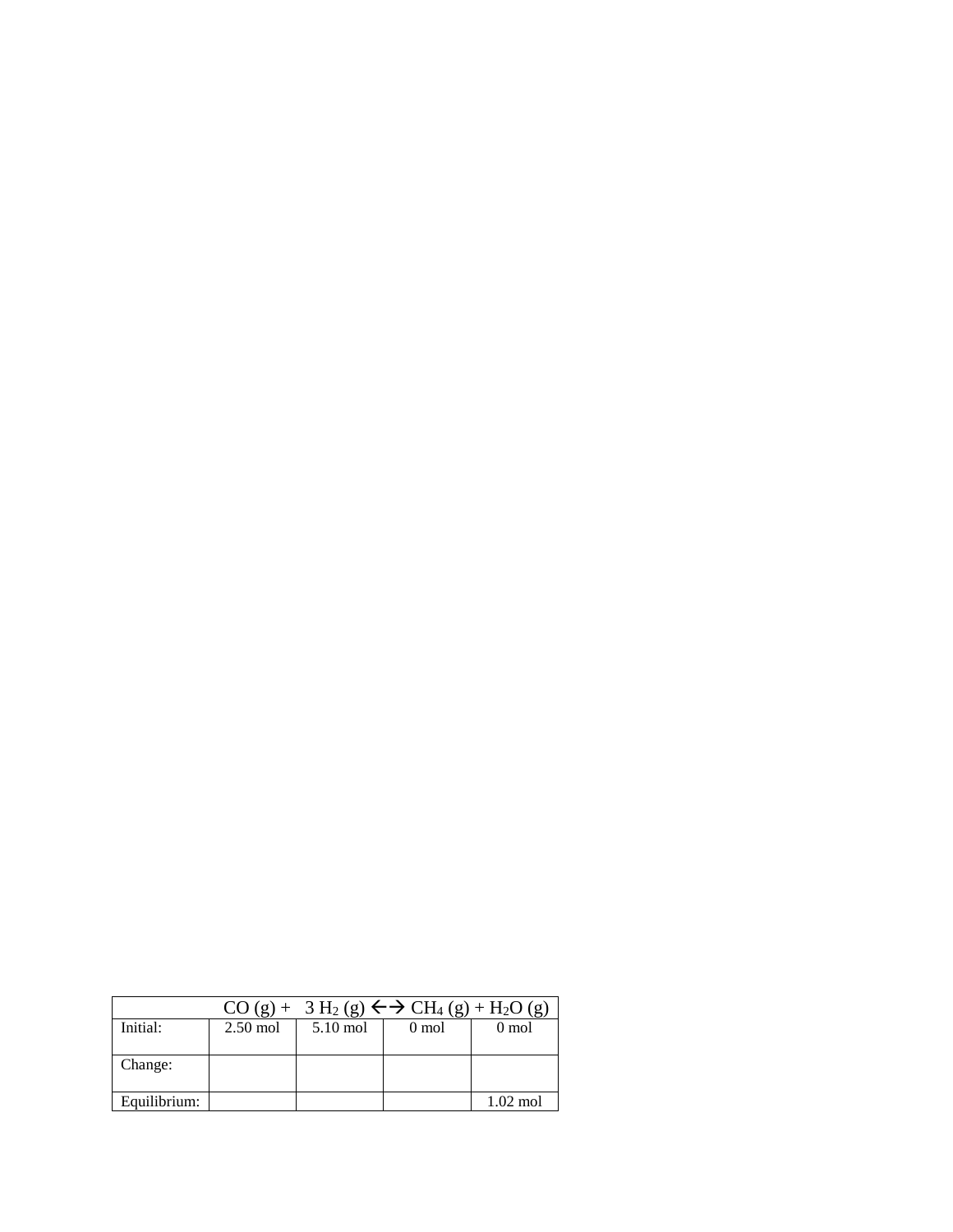2. Consider the following reaction:  $N_2(g) + 3 H_2(g) \leftrightarrow 2 NH_3(g)$ . Initially, 4.25 moles of nitrogen gas and 6.33 moles of hydrogen gas are placed in a 3.35 L container. At equilibrium, 2.15 moles of NH<sup>3</sup> (ammonia) was present. Calculate the number of moles of nitrogen and hydrogen at equilibrium. (This is similar to question 1. Drawing your own "equilibrium table" may be helpful.)

- 3. As mentioned already, equilibrium occurs when the rate of the forward reaction equals the rate of the reverse reaction. Assume that all reactions discussed so far are *elementary* reactions. This means that the exponents in the rate law are the same as the coefficients in the balanced equation.
	- a) Write the rate law for the forward reaction of carbon monoxide and hydrogen (see Equation 3 for the balanced chemical equation). Use  $k_f$  to symbolize the rate constant for the forward reaction.
	- b) Verify the following rate law for the rate law for the *reverse* reaction of carbon monoxide and hydrogen. (Again, see Equation 3 for the balanced chemical equation.) Use  $k_r$  to symbolize the rate constant for the reverse reaction. Because it is for a *reverse* reaction, notice that the products are used in the rate law.

 $Rate_{reverse} = k_r [CH_4][H_2O]$ 

4. Now divide the reverse rate law by the forward rate law and complete the following equation.

| rate $_{\text{reverse}}$ |  |
|--------------------------|--|
| rate $_{\text{forward}}$ |  |

5. Recall that at equilibrium, the reverse rate equals the forward rate. Why does the left side of the equation (rate<sub>reverse</sub>/rate<sub>forward</sub>) equal one in question 4?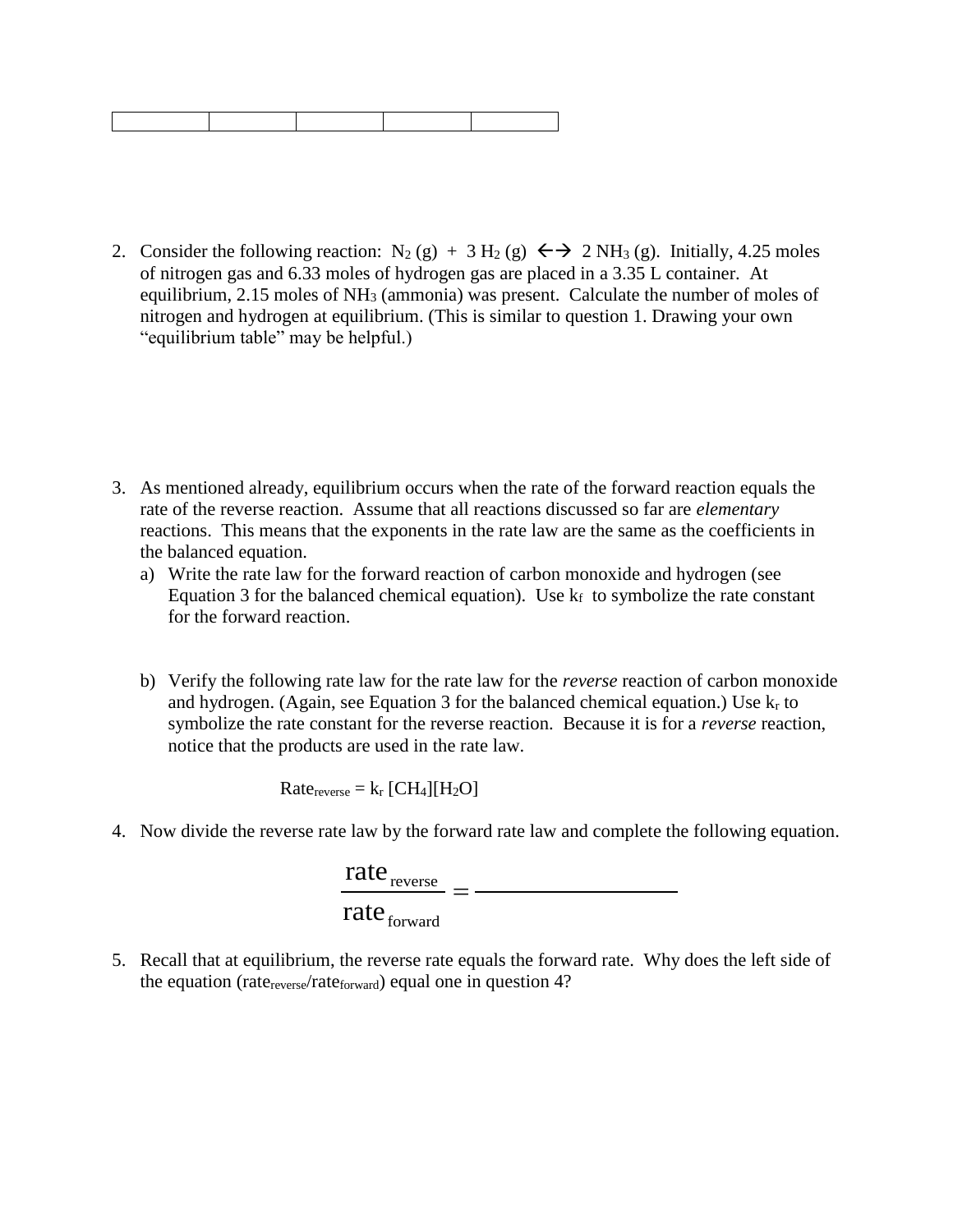6. Taking into account your answer to question 5, rearrange the equation that you wrote in number four and get  $k_f$  and  $k_r$  on the left side of the reaction and everything else on the right side.

 $=\frac{\kappa_r[\text{CI1}_4][\text{II2}]}}{1.5883533} \Rightarrow 1=\frac{\kappa_r[\text{CI1}_4][\text{II2}]}{1.58835533} \Rightarrow \frac{\kappa_f}{1.5883553}$ r f 3  $_{\rm f}$ [CO][11<sub>2</sub>  $r^{[U14] [II2]}$ 3  $_{\rm f}$ [CO][11<sub>2</sub>  $r^{[U14] [II2]}$ forward reverse k k  $k_f$ [CO][H<sub>2</sub>]  $1 = \frac{k_r [CH_4][H_2O]}{1.588 \times 10^3}$  $k_f$ [CO][H<sub>2</sub>]  $k_{r}$ [CH<sub>4</sub>][H<sub>2</sub>O] rate rate

#### **Information** The Equilibrium Constant

The equilibrium constant is a constant that allows us to compare the concentrations of products and reactants in a chemical reaction. The equilibrium constant  $(K)$  is defined as  $k_f/k_r$ .

#### **Critical Thinking Questions**

7. Given your answer to question 6 and also the information in the previous information section, you should be able to verify that the expression for the equilibrium constant for the reaction of carbon monoxide with hydrogen is as follows:

$$
k_t/k_r = K = \frac{[CH_4][H_2O]}{[CO][H_2]^3}
$$

8. Calculate the equilibrium constant for the reaction using your answers to question number 1 and the expression in question 7. You will first need to find the molarity of each reactant and product. Recall that the volume is given in question 1 so that you can calculate the molarity of each substance. You should get a value of 2.07 for the equilibrium constant.

9. Verify that the equilibrium constant expression for the reaction described in question two can be written as

$$
K = \frac{[NH_3]^2}{[N_2][H_2]^3}
$$

10. Calculate the numeric value of the equilibrium constant from question 9 using your answers and the data in question 2. (Remember to use the volume to calculate molarity!)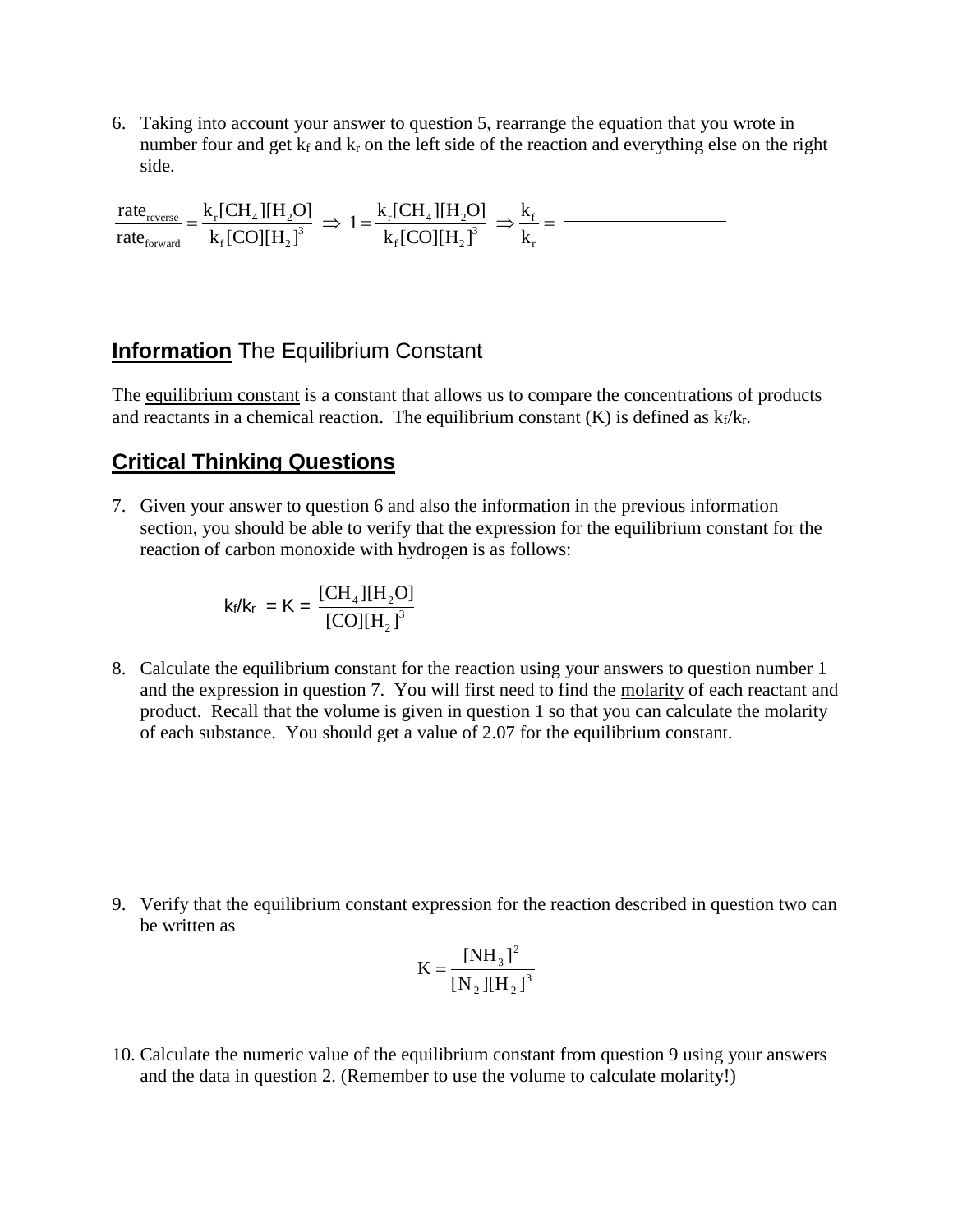- 11. Considering questions 7 and 9, what relationship exists between the coefficients in the balanced chemical equation and the expression for the equilibrium constant?
- 12. Again considering your answers to questions 7 and 9, are the products of the reaction written in the numerator or the denominator of the equilibrium constant expression?
- 13. Write the equilibrium constant expression for each of the following reactions.

a)  $2 \text{ HI} \leftarrow \rightarrow H_2 + I_2$  b)  $2 \text{ CO}_2 \leftarrow \rightarrow 2 \text{ CO} + \text{ O}_2$ 

### **Information:** Calculating Equilibrium Constants

Consider a 100 L container that holds 80 moles of hydrogen iodide. Over time, the hydrogen iodide decomposes into hydrogen and iodine. At equilibrium, there are 8.84 moles of iodine. The balanced equation for this process is: 2 HI  $\leftrightarrow$  H<sub>2</sub> + I<sub>2</sub>

### **Critical Thinking Questions**

A table similar to the one you used in question one may be helpful. You can use this table as you complete questions 12-20.

|              | 2 HI $\leftrightarrow$ | $H_2$ | $\sqrt{2}$ |
|--------------|------------------------|-------|------------|
| Initial:     |                        |       |            |
| Change:      |                        |       |            |
| Equilibrium: |                        |       |            |

14. Find the initial concentration of HI and the equilibrium concentration of  $I_2$ . (Given moles  $\div$ given volume)

 $[HI] =$   $[I_2] =$ 

15. Consider the balanced equation for a moment. How will the change in iodine concentration compare to the change in hydrogen iodide? (Hint: it depends on the coefficients in the balanced equation.)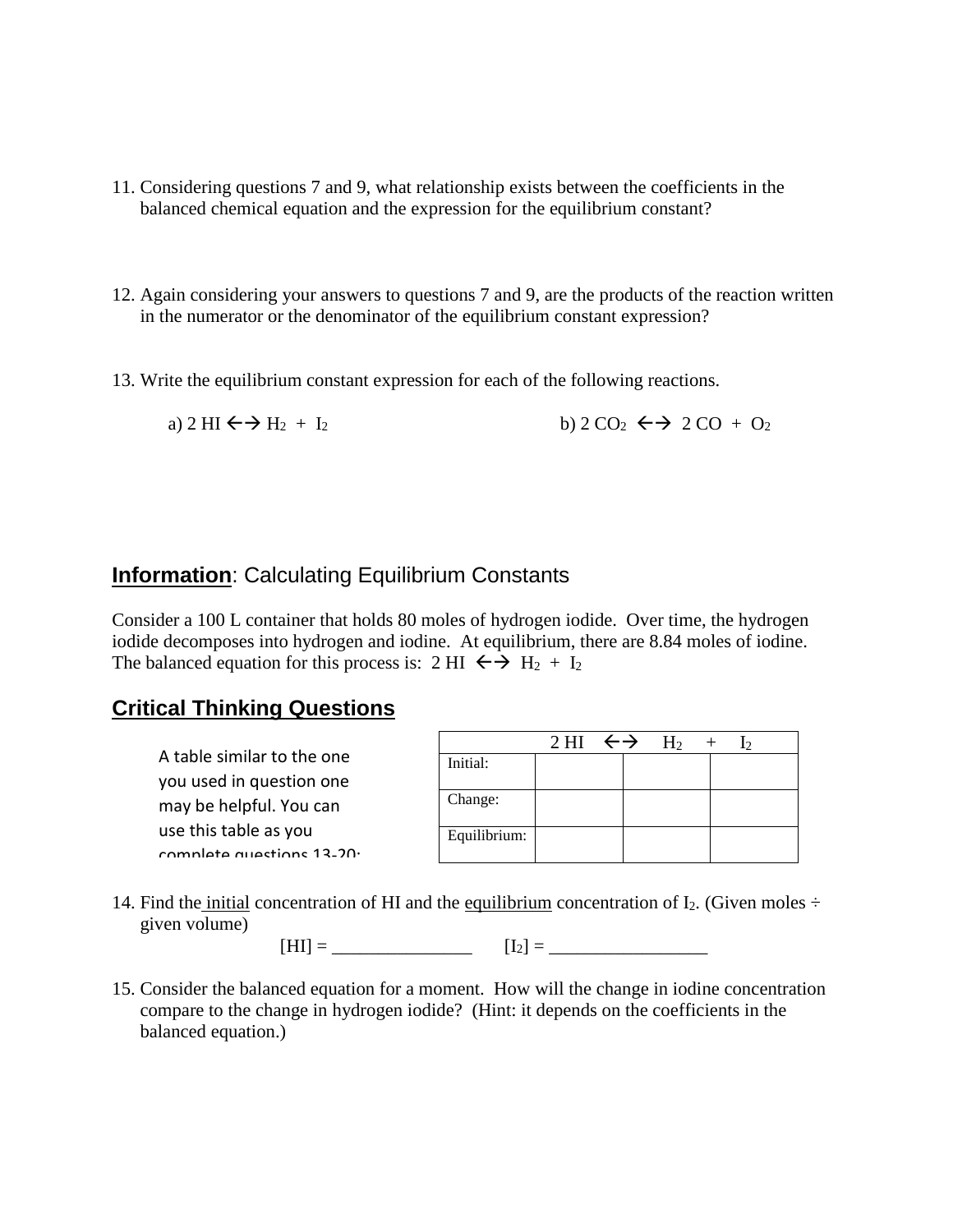- 16. What was the initial concentration of I2? Note: "initial" means *before* any reaction takes place. Since I<sup>2</sup> is a product, the concentration *before* any reaction happened, should be *easy*.  $\odot$
- 17. What was the initial concentration of  $H<sub>2</sub>$ ?
- 18. What was the change in concentration for I2? (Remember that *change* in concentration is simply the final minus the initial concentration.)
- 19. Calculate the change in H<sup>2</sup> and the change in HI concentration.

in [H2] = \_\_\_\_\_\_\_\_\_\_\_\_\_\_\_\_\_\_ in [HI] = \_\_\_\_\_\_\_\_\_\_\_\_\_\_\_\_\_\_

- 20. What is the equilibrium concentration (i.e. concentration at equilibrium) of HI? Note the equilibrium concentration of HI is equal to the initial concentration of HI minus the change in concentration.
- 21. What is the equilibrium concentration of  $H_2$ ? Note the equilibrium concentration of  $H_2$  is equal to the initial concentration of  $H_2$  plus the change in concentration of  $H_2$ .
- 22. In question 19, you subtracted the change in concentration, but in question 20, you added it. Why?
- 23. Write the equilibrium constant expression for this reaction. (This is similar to questions 7 and 9.)
- 24. Calculate the equilibrium constant for this reaction.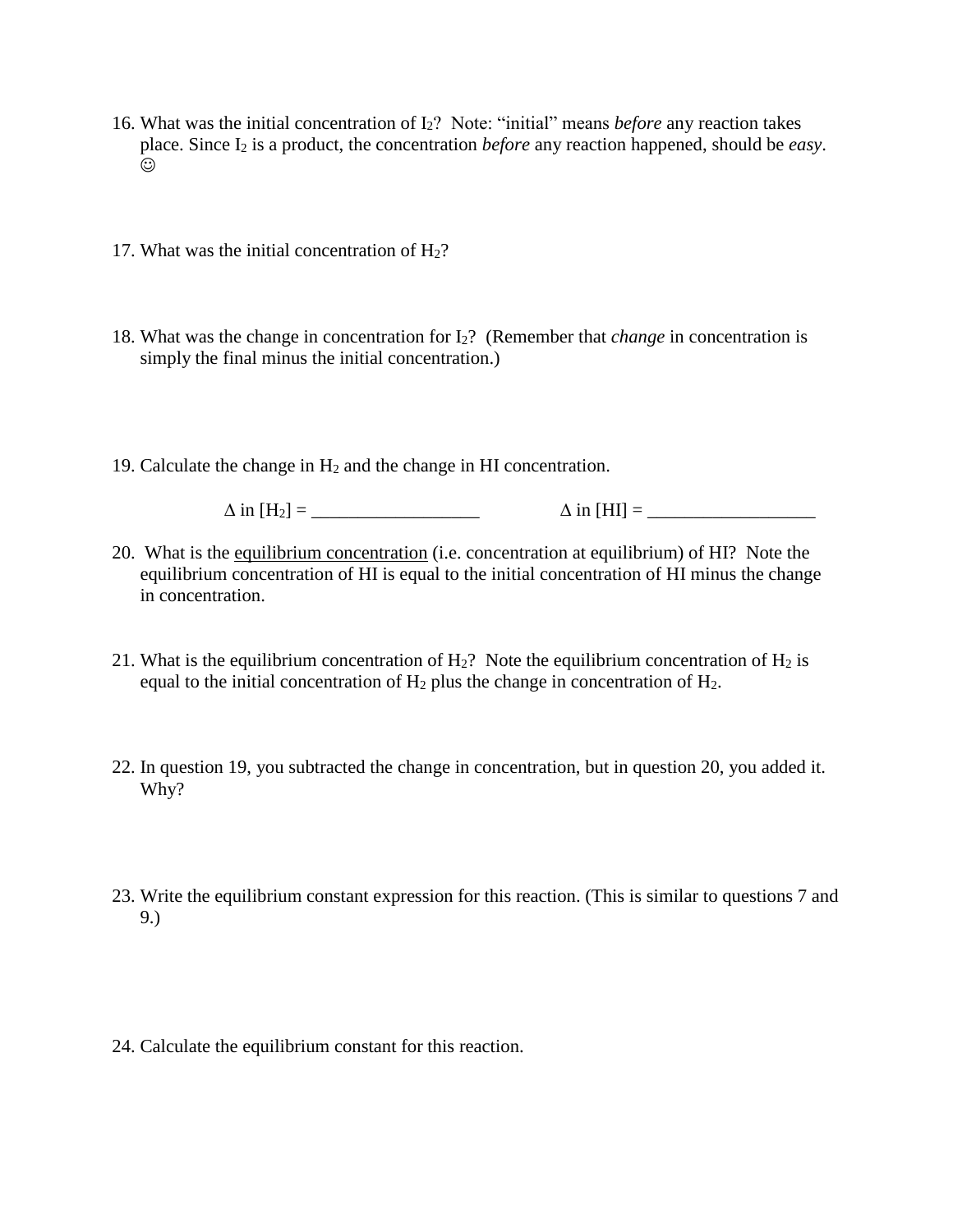

**Information**: Equilibrium Constant for Gas Pressure

So far we have looked at equations involving gases in terms of the molarity of the gas. For example, if 3 moles of a gas was in a 1.5 L container we used the value 2.0 M in calculating the equilibrium constant. The equilibrium constant, K, when dealing strictly with molarity actually has the symbol  $K_c$ . It has been unnecessary to write  $K_c$  until now.

Molarity is not the only way to express the concentration of a gas in a container. Pressure, for example, may also be used. We know that for a 1.5 L container, the higher the pressure the greater the concentration. When only pressure information about a gaseous reaction we can still calculate an equilibrium constant,  $K_p$ . It is calculated in a very similar way as  $K_c$  is calculated. Consider the following reaction.

$$
N_2(g) + 3 H_2(g) \leftrightarrow 2 NH_3(g)
$$

The equilibrium constant expression,  $K_p$  for this reaction is:

$$
K_{p} = \frac{pNH_{3}^{2}}{pN_{2}pH_{2}^{3}}
$$

Note: *p* stands for the partial pressure of each gaseous reactant or product.

### **Critical Thinking Questions**

1. Consider the following reaction:  $2 \text{ NO} (g) + \text{ Br}_2 (g) \leftrightarrow 2 \text{ NOBr} (g)$ . Write the expression for Kp.

#### **Information:** Relating  $K_c$  and  $K_p$

The values  $K_c$  and  $K_p$  are related by the following equation:

$$
K_p = K_c (RT)^{\Delta n}
$$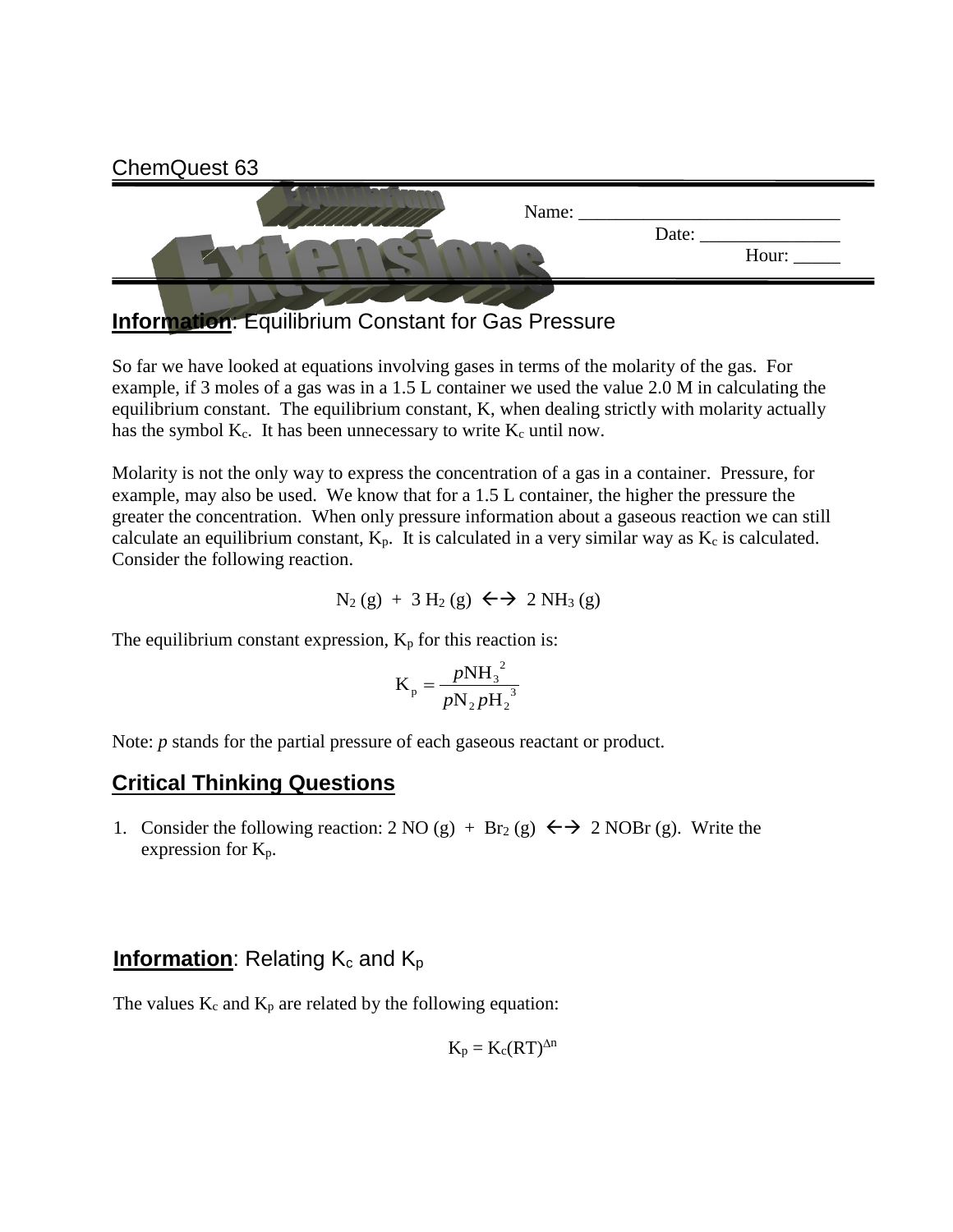$R = 0.0821$  (L-atm)/(mol-K) or 8.31 (L-kPa)/(mol-K). It is customary to use atmospheres (atm) to measure pressure, so we will use the value 0.0821 for R.  $T =$  Kelvin temperature  $\Delta n$  = the change in the number of moles of gas as the reaction proceeds.

## **Critical Thinking Questions**

- 2. Verify that  $\Delta n = -1$  for the reaction in question 1. (Show how you can obtain -1.)
- 3. Verify that  $\Delta n = -2$  for the reaction  $N_2(g) + 3 H_2(g) \leftrightarrow 2 NH_3(g)$ .
- 4. For the reaction referred to in questions 1 and 2  $K_c$  equals 0.45 at 650°C. What is  $K_p$  at this temperature? You should get a value of about 0.00594.
- 5. For the reaction in question 3, it was found that  $K_p$  equals 1.25x10<sup>-4</sup> at 425°C. What is  $K_c$  at this temperature?

### **Information**: Equilibrium Constants from the Sum of Chemical Equations

Consider the following two reactions for which the equilibrium constants are known: Reaction 1: CO + 3 H<sub>2</sub>  $\leftrightarrow$  CH<sub>4</sub> + H<sub>2</sub>O; K<sub>1</sub> = 3.92 Reaction 2: CH<sub>4</sub> + 2 H<sub>2</sub>S  $\leftrightarrow$  CS<sub>2</sub> + 4 H<sub>2</sub>; K<sub>2</sub> = 3.3x10<sup>4</sup>

Now consider the following reaction for which the equilibrium constant is unknown: Reaction 3:  $CO + 2 H_2S \leftrightarrow CS_2 + H_2O + H_2$ ;  $K_3 = ?$ 

It is possible to obtain the equilibrium constant  $K_3$  from  $K_1$  and  $K_2$ . The following questions will show you how.

### **Critical Thinking Questions**

- 6. Which of the following is the relationship between reaction 3 and reactions 1 and 2? A) Reaction  $3 =$  Reaction  $1 +$  Reaction  $2 -$  B) Reaction  $3 =$  Reaction  $2 -$ Reaction 1
- 7. Write the equilibrium constant expressions for  $K_1$  and  $K_2$ .